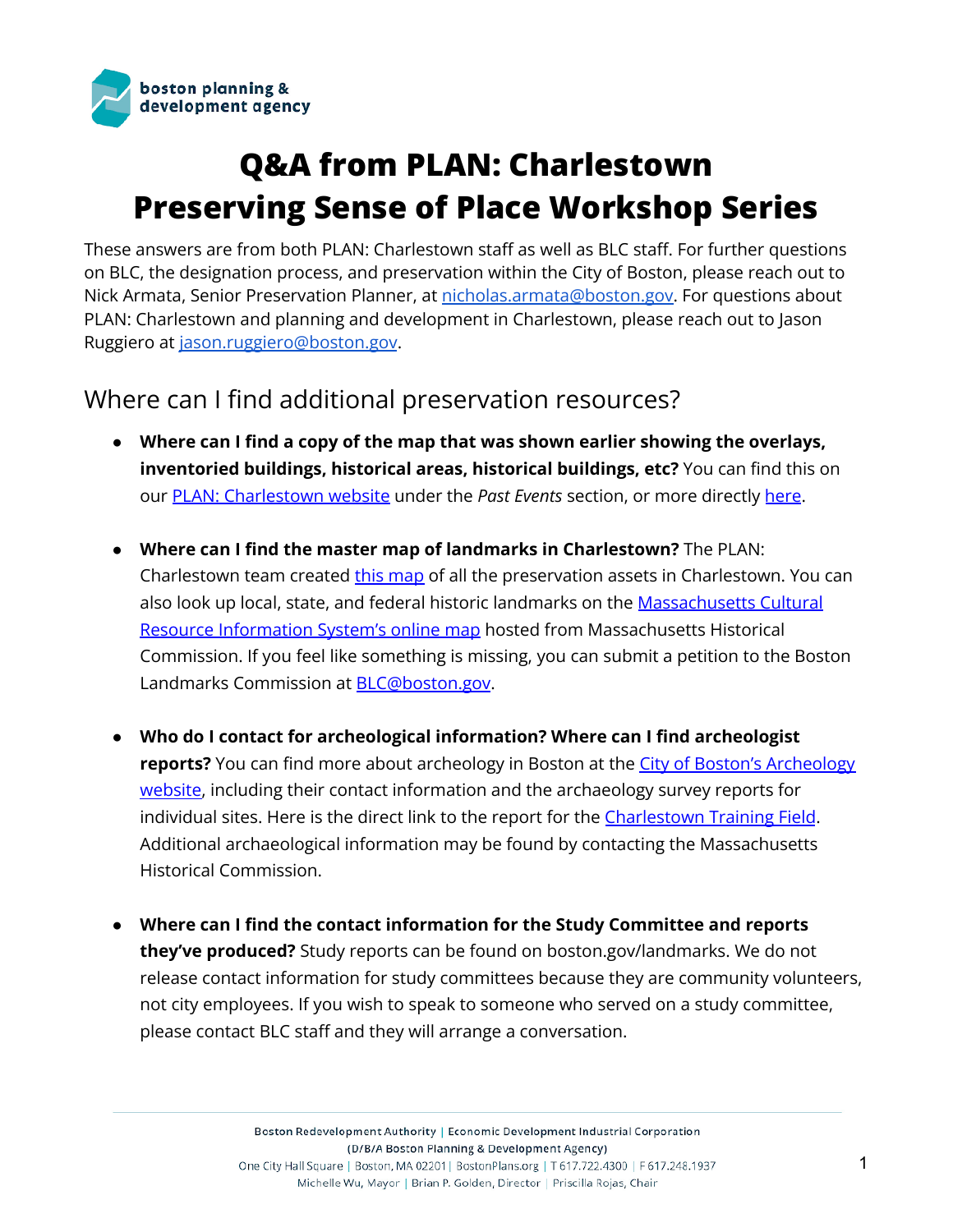

- **Where can I find the design guidelines for Beacon Hill?** You can find the standards and criteria for the Beacon Hill Architectural District [here.](https://www.cityofboston.gov/images_documents/Beacon%20Hill%20Architectural%20Commission%20Guidelines_tcm3-17489.pdf) [Here](https://www.boston.gov/historic-district/beacon-hill-architectural-district) is a link to the Beacon Hill Architectural District.
- **● Where can I find the contact information for the community appointed commissioners for District 1 / Navy Yard?** There is not a commission known as "District 1 / Navy Yard". Instead, the Navy Yard's preservation regulations are administered by professional staff from a combination of Federal, State, and Municipal agencies. All information including design guidelines, planning documents, and preservation regulations for the Charlestown Navy Yard can be found [here](http://www.bostonplans.org/neighborhoods/charlestown/navy-yard-master-plan-implementation).

# What are the steps needed to get a Local Landmark District?

- **What are the steps Charlestown would need to take to get a landmark designation?** First, you should meet with BLC to discuss landmarking expectations, timeframe, and eligibility. Then, you should fill out a draft petition and send it to **[BLC@boston.gov](mailto:BLC@boston.gov)**. The Executive Director will review the draft and contact the spokesperson to set up a meeting. For more information, review this presentation from the Preserving Place I workshop.
- **● How are study reports funded?** Study reports are funded in a number of ways, including private donations from the community or public grants. Some historic districts chose to write study reports themselves and thus do not need any funds.
- **Who selects landmarks commissioners? How are they held accountable for changes selected for each project?** Commissioners are composed of half community residents, half industry professionals (architects, planners, etc) but always a Boston resident. Commissioners serve in terms and must be renominated by neighborhood groups to continue their service. If the Community is not happy with the performance of a particular commissioner, they can speak to the nominating bodies, and request a replacement. The mayor can also remove Commissioners for any reason.
- **● Is there a backlog of nominations at the BLC?** There is no backlog of nominations for individual landmarks. All nominations for individual landmarks have been voted on and either do not qualify for landmark status, or are pending landmarks. Pending individual landmarks are eligible for accelerated design review while a study report is being developed.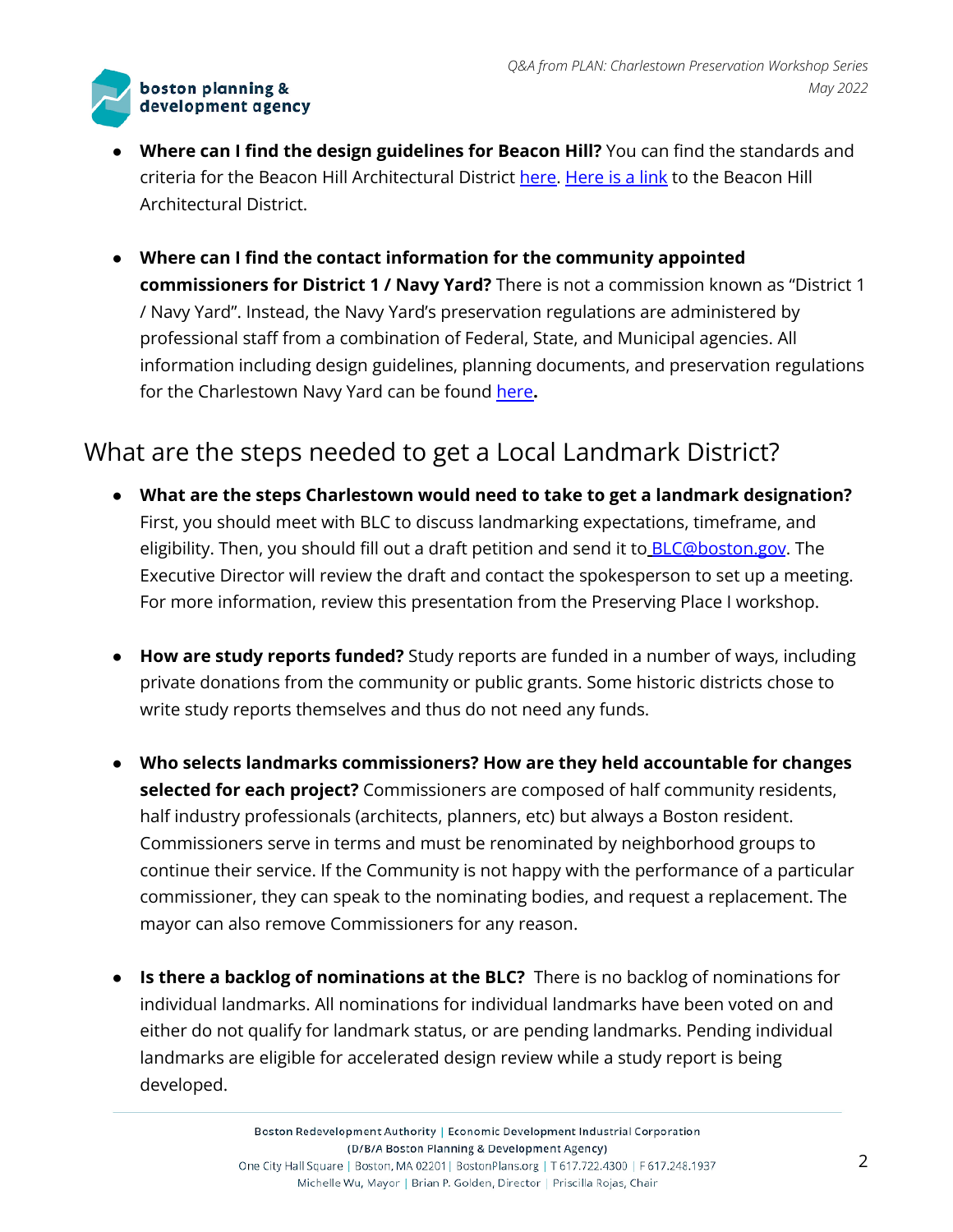- **● How does BLC prioritize a nominated landmark building if it is potentially threatened by a neighboring project (not that building itself)?** Article 85 is designed to press a temporary 90-day "pause" on rapidly developing projects that affect historic resources. This is often an attempt to negotiate with the applicant ways the property can be redeveloped, but with the existing resource, instead of demolition. Any conversations or alternate approaches with developers are non-binding. While it's possible to designate buildings threatened with demolition through the Article 85 process, a lot can happen during the 90-day delay. It is often the case that the building is demolished soon after the 90-day delay. To avoid this risk, community members should identify resources and petition to protect them before they are threatened.
- **● What are the statistics for approval for a district (not home owner applications)?** Approximately 80 percent of applications are approved/approved with provisos in historic districts. 13 percent of applications are exempt. See the chart below for 2021 data for all current historic district application outcomes.



**APPLICATIONS BY FINAL DECISION**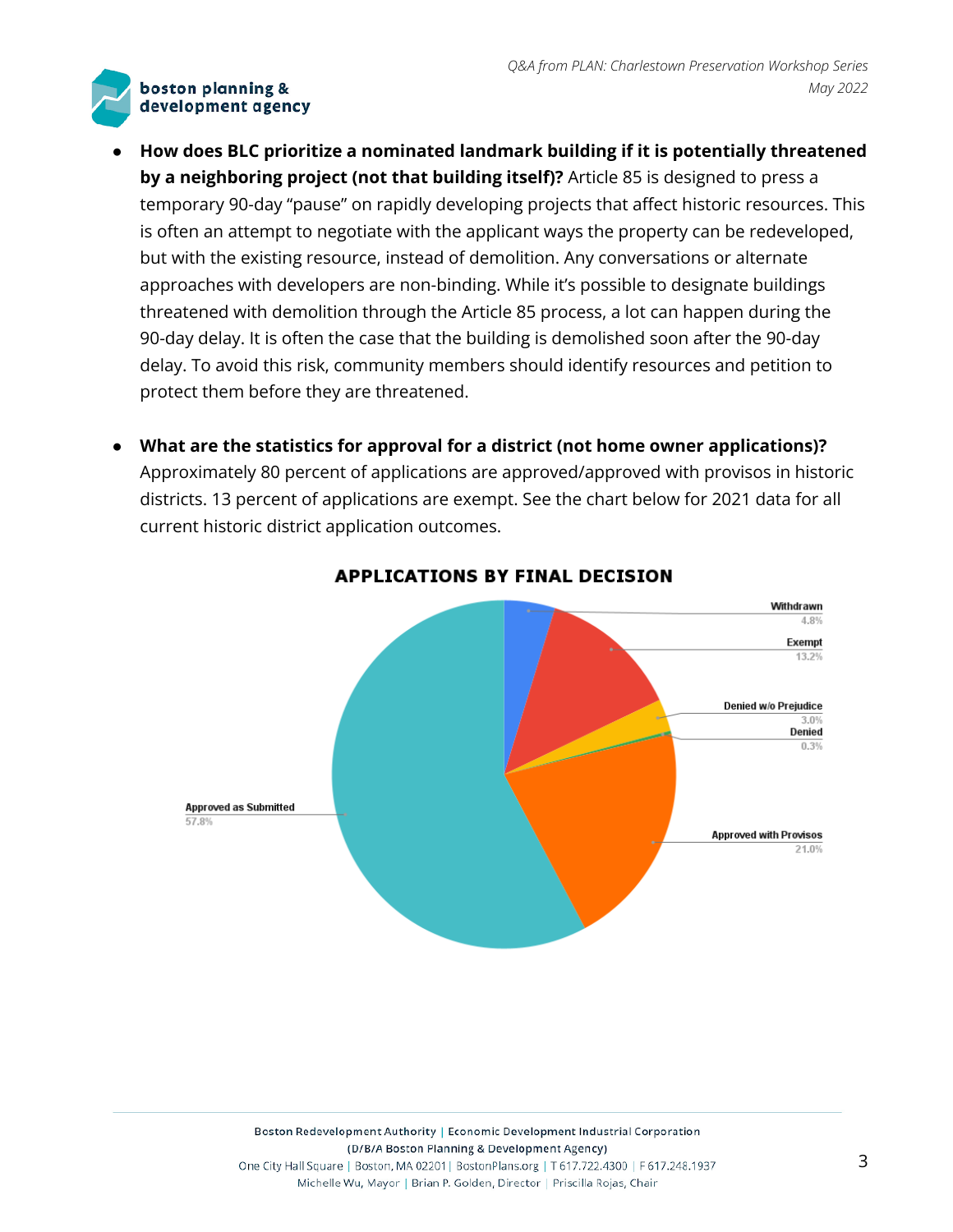**● Why is there a disconnect between historic resources that are protected at the national and local level? Why do some resources still get demolished?** In general, it is important to nominate things locally and nationally *proactively* rather than reacting to proposals for demolition, due to the time required for the administrative process of landmarking. Even if something is protected at the national and state levels, for the community's most historic resources, it is important to also designate it at the local level. Local level designations provide the greatest protection for historic resources. If you want to nominate something for designation, you should fill out a draft petition and send it to [BLC@boston.gov](mailto:BLC@boston.gov).

# What are the limitations of a Local Landmark District?

**● What is the difference between a "Local Historic District" and a "Boston Landmark Local Historic District"?** They are the same thing. Based upon significance, a local historic district designated by the Boston Landmarks Commission is either a Landmark District or an Architectural Conservation District. Please see **BLC'S [website](http://www.boston.gov/departments/landmarks-commission/designating-landmarks-boston)** for more information.

The Commission may designate an individual landmark, a landmark district, an Architectural Conservation District, or a designated Protection Area.

- **An Individual Landmark:** an individual property, improvement or physical feature with significance above the local level.
- **A Landmark District:** an area with significance above the local level (State or National).
- **An Architectural Conservation District:** an area with significance at the local level.
- **A designated Protection Area**: an area adjacent to and contributing to the physical environment of an Individual Landmark, Landmark District, or Architectural Conservation District.

More informati[on](https://www.boston.gov/departments/landmarks-commission/designating-landmarks-boston) on these distinctions and associated level of significance can be found on BLC's [website.](https://www.boston.gov/departments/landmarks-commission/designating-landmarks-boston)

- **● Can non-building structures and spaces, like Pier 5, be designated?** Yes, non-building structures and spaces, like objects or historic landscapes, can be designated.
- **● Would historic designation limit the color one could paint one's house?** It depends. Some districts regulate paint color, some do not. It's up to the study committee to decide this should a petition be submitted to the blc for a new district.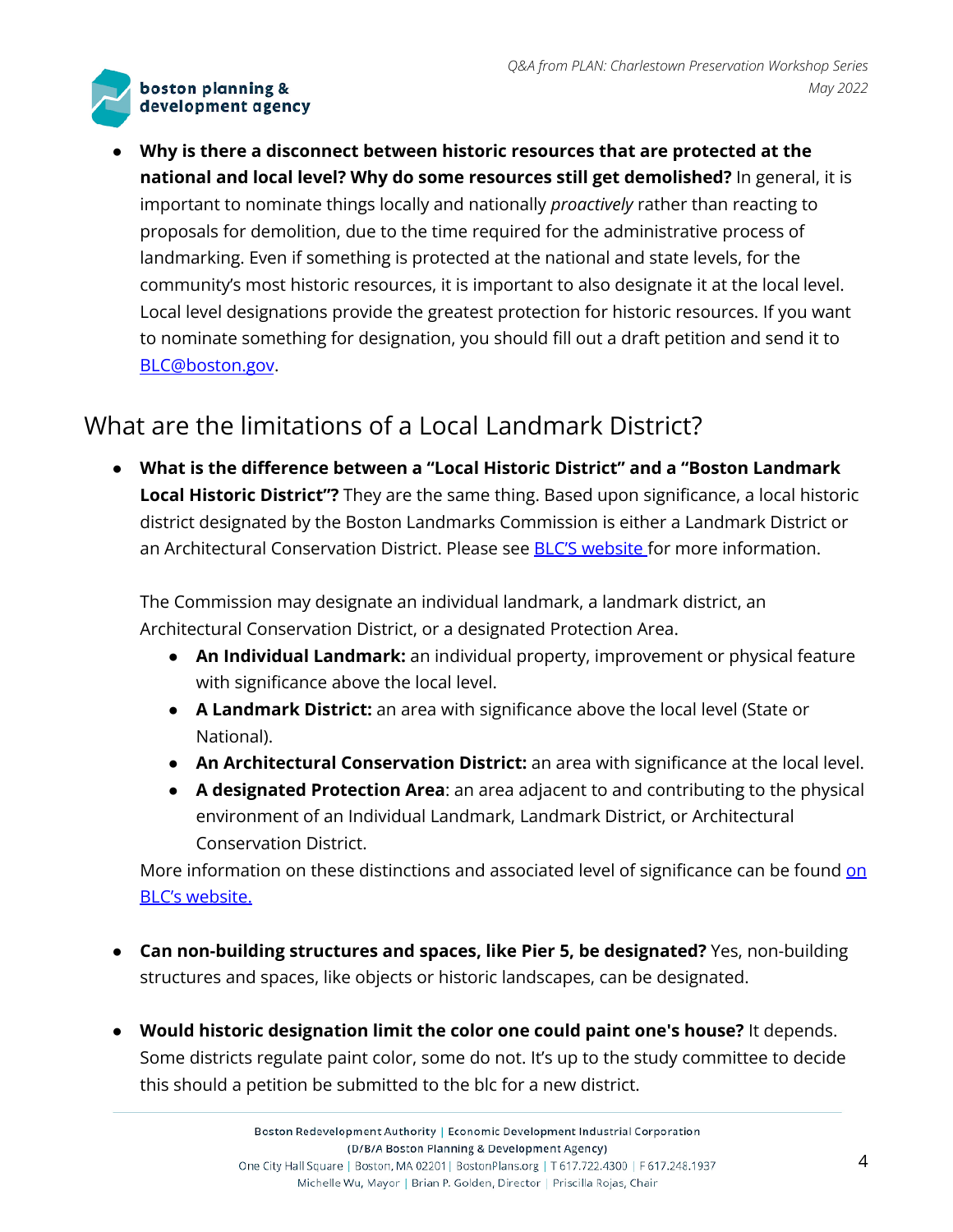

- **● Does a Landmark District govern shadows?** It depends. Some districts/landmarks regulate new shadows cast on public spaces, some do not. It's up to the study committee to decide this should a petition be submitted to the blc for a new district. or landmark.
- **● How does each district regulate new buildings?** It depends. It's up to the study committee to decide what/how new buildings, also known as infill, are built in a historic district. Historic districts in Boston can have complete control over the design, height and positioning of new buildings.
- **● Do Local Historic Districts regulate private development? Do National Historic Districts?** Local historic districts are the only type of historic district that regulates private development. National districts do not have any regulatory authority.

# Neighborhood Design Overlay Districts

- **● Who determines the boundaries for a Neighborhood Design Overlay District (NDOD)?** That's determined by the statewide inventory handled through both the Boston Landmarks Commission and the Massachusetts Historical Commission to identify areas of significance and then from there determinations are made in terms of are those areas eligible for listing on the national register. The national register studies were then adapted and put onto the zoning map and into the text of Article 62.
- **● Why aren't all projects (or pending projects) that fall in an NDOD included in design review?** All pending projects located in the Neighborhood Design Overlay District receive design review, if they meet the following criteria:
	- Are not seeking zoning relief from the Zoning Board of Appeal; and
	- Are seeking to change the roof shape, cornice line, Street Wall height, or building height of an existing building; or
	- Create a new building that is at least 300 square feet; or
	- Enlarge an existing building by 300 square feet or more; or
	- Change an existing building to create new windows and doors that add up to 300 square feet or more of surface area.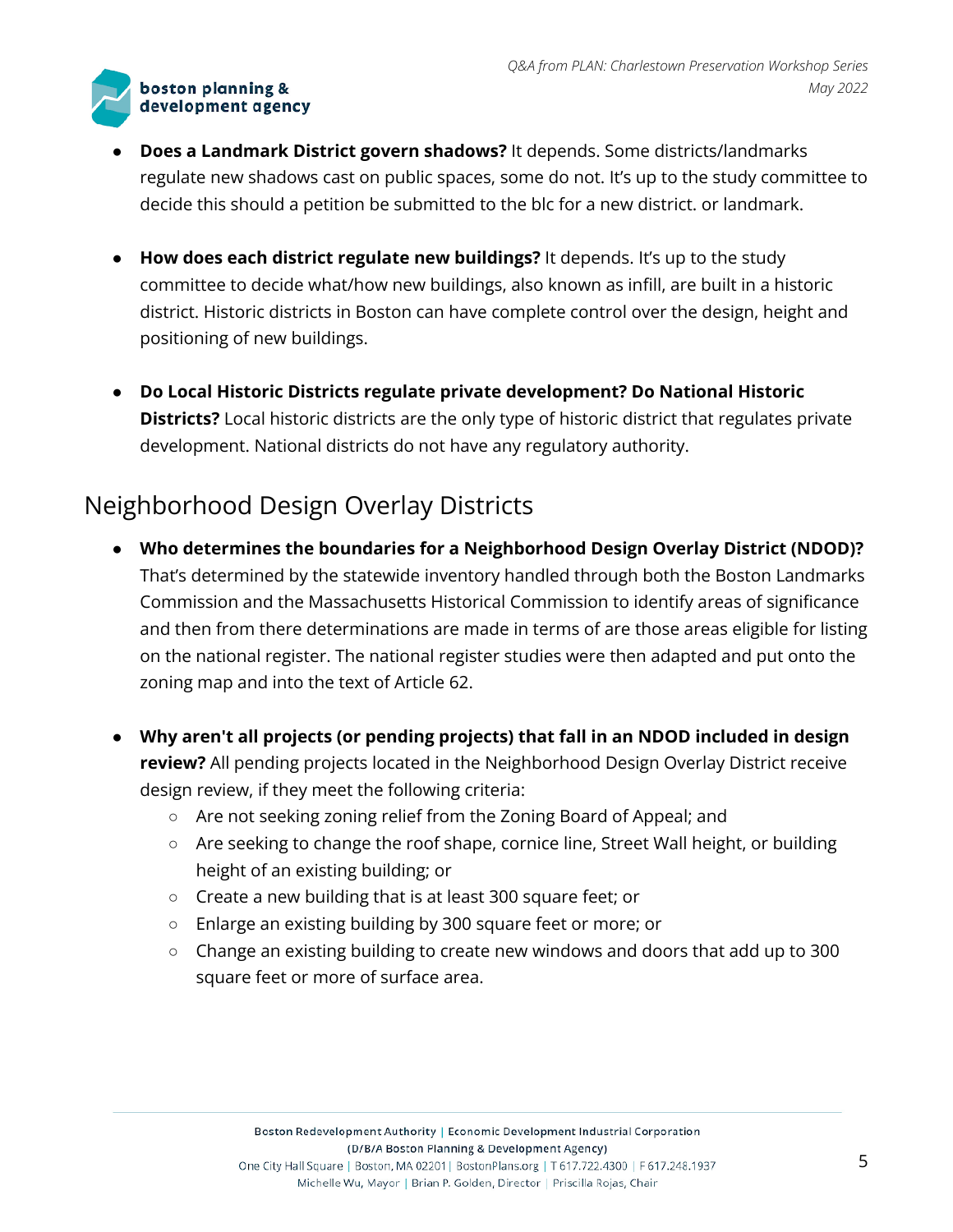- **● How do the NDOD/NDR and Historic Landmark District address continually changing resilience and sustainability best practices?** Local Historic Districts may have resilient sustainability best practices incorporated into them, but they are guidelines that have to be in order to amend the guidelines, which can be a somewhat lengthy process that has to go through a Community review process with that particular local historic district Commission. Additionally, the Boston Landmarks Commission has to approve those changes which can add additional time. During the NDOD/NDR process, the BPDA has the ability to push for more up to date resilient sustainability best practices, without having to go through a lengthy process with different commissions, having to approve those guidelines.
- **● Can there be an NDOD/ NDR in addition to a Local Historic District?** Local Historic District guidelines take precedence over an NDOD/NDR.It is important to note that any guidelines/standards and criteria for a Local Historic District or [designated](https://www.boston.gov/departments/landmarks-commission/designating-landmarks-boston) Protection Area (aside from demolition) may be less stringent than the design review process triggered through the NDOD/NDR process.
- **● Does the NDOD process incentivize developers to demolish buildings?** The burden for design review would be equal for whether it's a renovation and retention of the original structure versus creation of a new one. Even if someone was to demolish and then rebuild something new it would still need to undergo NDOD design review if it wasn't going through ZBA. To better protect against the demolition of buildings, one avenue would be to reform the City's current demolition delay process. As with any city policy, you can advocate for this through your local city councilor or representative.
- **● Do you think the NDOD is sufficient protection for Charlestown, or should there be a historic landmark district?** That's up to the community and your priorities.
- **● Does the BPDA "own" the NDOD/ NDR process?** The NDOD/NDR process is written into zoning, and carried out by staff from the Inspectional Services Department (ISD) and the BPDA. First, ISD staff determine if a proposal needs NDOD/NDR design review. Once ISD has determined that a proposal does need NDOD/NDR review, ISD sends the case to BPDA Urban Design and Planning staff to conduct the design review and neighborhood comment process, as called for in Boston's zoning code.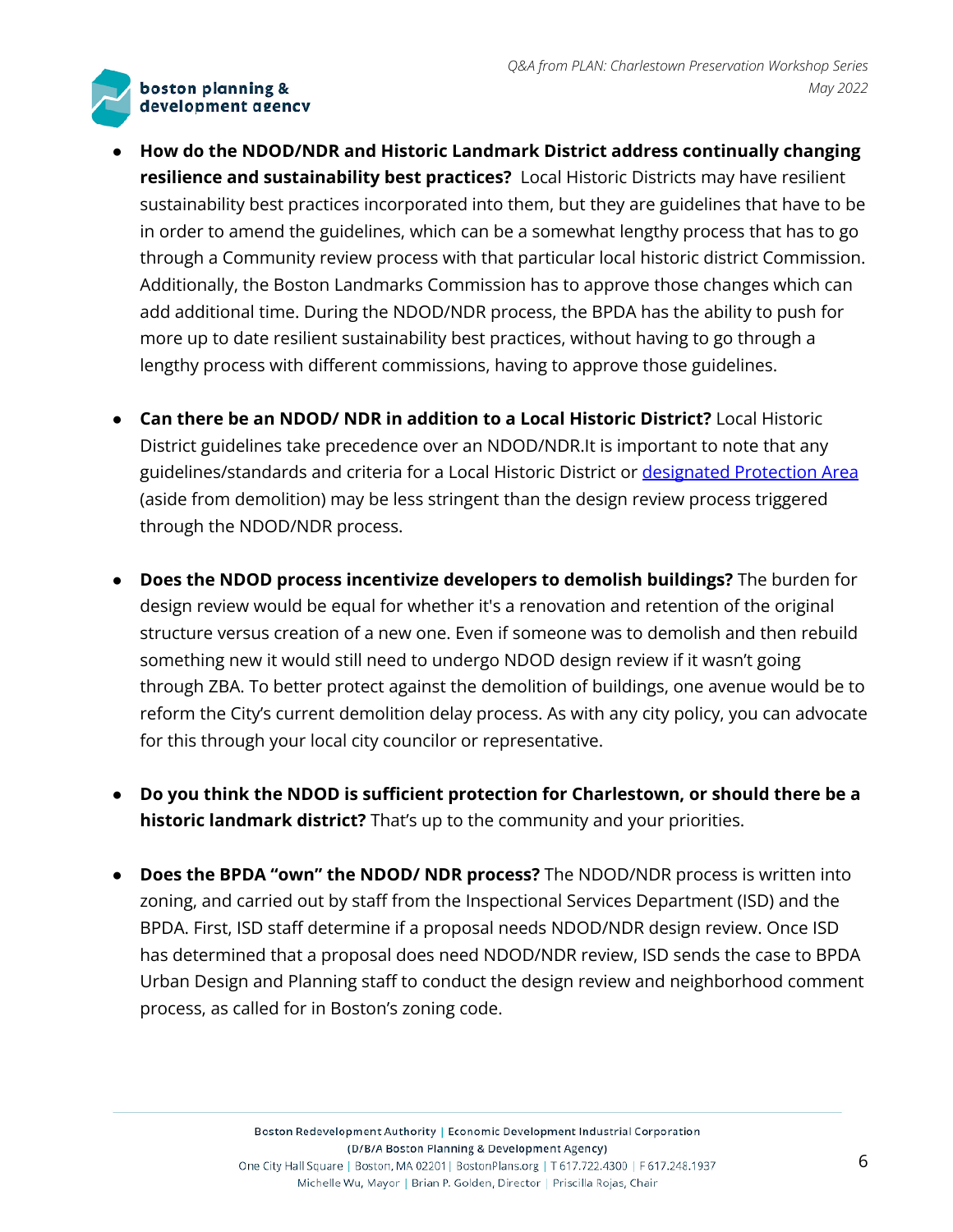**● What plans does the BPDA have to show the NDOD on its maps? Will the BPDA include BLC protected landmarks on plans provided to developers?** The current boundaries of the NDOD are shown on all zoning maps. If, through the PLAN process, the community indicates a desire to change the boundaries of the NDOD, BPDA staff would bring community-initiated changes to the Zoning Commission to request a zoning map amendment. If the Zoning Commission approves the change, official zoning maps would be updated to reflect the boundary changes.

# Why are certain things protected while others aren't?

- **● Why are the Charlestown Battlefield, Breed's Hill, Charlestown High School, [or other historic buildings in Charlestown] not landmarked?** In general, the process to landmark a significant historic resource begins with a complete petition signed by 10 registered Boston voters. A Boston Landmarks Commissioner or the Mayor can also submit a petition. Petitions for these sites were not submitted. If you want to nominate something for designation, you should fill out a draft petition and send it to **BLC@boston.gov**.
- **● Why wasn't Charlestown designated as a local historic district when the process first became available in 1975?** As noted above, historic designation is primarily a community-driven process, requiring a petition signed by 10 registered Boston voters. No petition was submitted in 1975. The first Charlestown historic resource was Charlestown Savings Bank (1-4 Thompson Square), designated in 1981 after being petitioned by a BLC Commissioner. You can look up all the historic resources petitioned in Charlestown on BLC's website [here.](https://www.boston.gov/sites/default/files/file/2021/08/BLC%20Landmarks%20Petitions%20as%20of%20May%202021_0.pdf) If you want to nominate the neighborhood for local historic designation, you should fill out a draft petition and send it to **[BLC@boston.gov.](mailto:BLC@boston.gov)**

### What's the deal with the Navy Yard?

- **● Is the Navy Yard a National Landmark?** Yes.
- **● How can parks, like Doherty Park, be protected from loss of vistas?** Parks can be designated individually or as part of a local historic district. To protect a particular vista or specific views of an individually designated landmark or district, the Study Committee/BLC may also designate a Protection Area which may help to protect views by limiting heights and changes in topography within the Protection Area.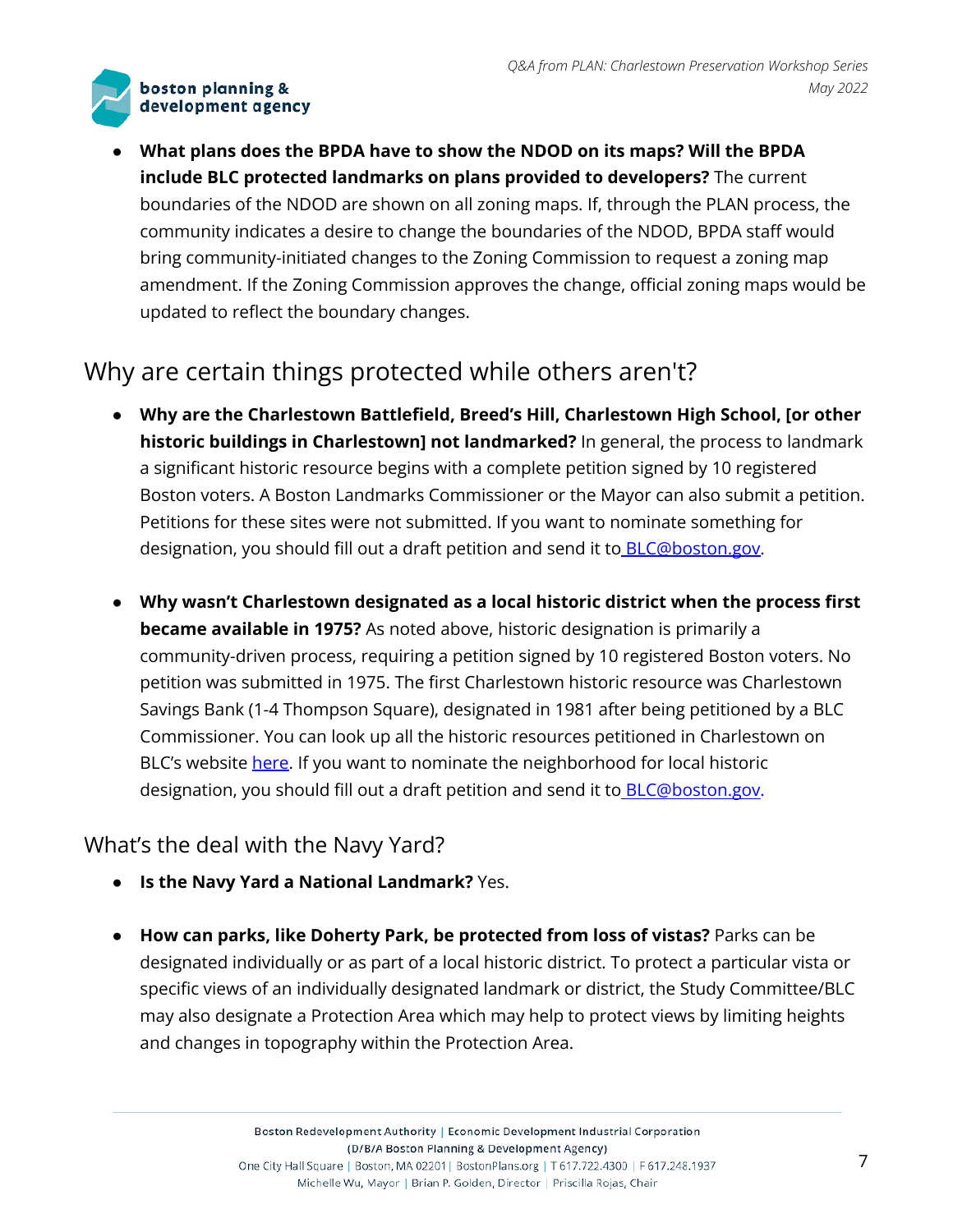- **● How is maritime-derived history being handled and protected?** As noted above, the Navy Yard is a National Historic Landmark (NHL) with each building having its own set of design guidelines. In terms of maritime-derived history in other areas of the neighborhood, the Charlestown Mystic River Industrial Area was surveyed in 1997 (information can be found via MHC's MACRIS database), and the buildings at 30-50 Terminal Street are listed on the National Register of Historic Places.
- **● Why isn't the Navy Yard in the NDOD?** The Navy Yard is a National Historic Landmark that has a program for preservation and utilization in which each individual building has its own set of design guidelines that must be followed. The Navy Yard already has one of the highest levels of protection compared to other sites in Charlestown. A robust design review process already occurs because each building has a set of design guidelines that were established back in the 1970s, making NDOD redundant. It was turned over to ownership to the BRA, the National Park Service, and the Advisory Council for Historic Preservation. Additionally there's a memorandum of agreement with the Mass Historical Commission that established these design guidelines that are still in place and in use today.
	- **○ Design Guidelines for New [Development](http://www.bostonplans.org/neighborhoods/charlestown/navy-yard-master-plan-implementation/1978-design-guidelines-new-development-area-boston) Area (1978)**
	- **○ Design Guidelines for Historic [Monument](http://www.bostonplans.org/neighborhoods/charlestown/navy-yard-master-plan-implementation/1978-design-guidelines-historic-monument-area-bost) Area (1978)**
- **● Why is the BPDA able to sell and rent land in the [Navy Yard's] National Historic Landmark areas?** When the Navy decommissioned the site, the BPDA and the National Parks Service were given responsibility for adapting this military facility for everyday use, as a means of preserving its built environment and opening it up for use by members of the general public. Incrementally, over nearly five decades, these agencies have been following the Navy Yard Master Plan as the guide for using and preserving the former military base. Federal, State, and Municipal historic protections have been in place since the Navy Yard was decommissioned, and are integrated into the Navy Yard Master Plan. For detailed documentation, see [here](http://www.bostonplans.org/neighborhoods/charlestown/navy-yard-master-plan-implementation).
- **● Was there ever a request to landmark Pier 5? If so, where are the historic landmark reports and what was the result?** No, there was not a petition submitted to designate Pier 5. You can look up all the historic resources petitioned in Charlestown on BLC's website [here.](https://www.boston.gov/sites/default/files/file/2021/08/BLC%20Landmarks%20Petitions%20as%20of%20May%202021_0.pdf) If you want to nominate the neighborhood for local historic designation, you should fill out a draft petition and send it to **BLC@boston.gov**.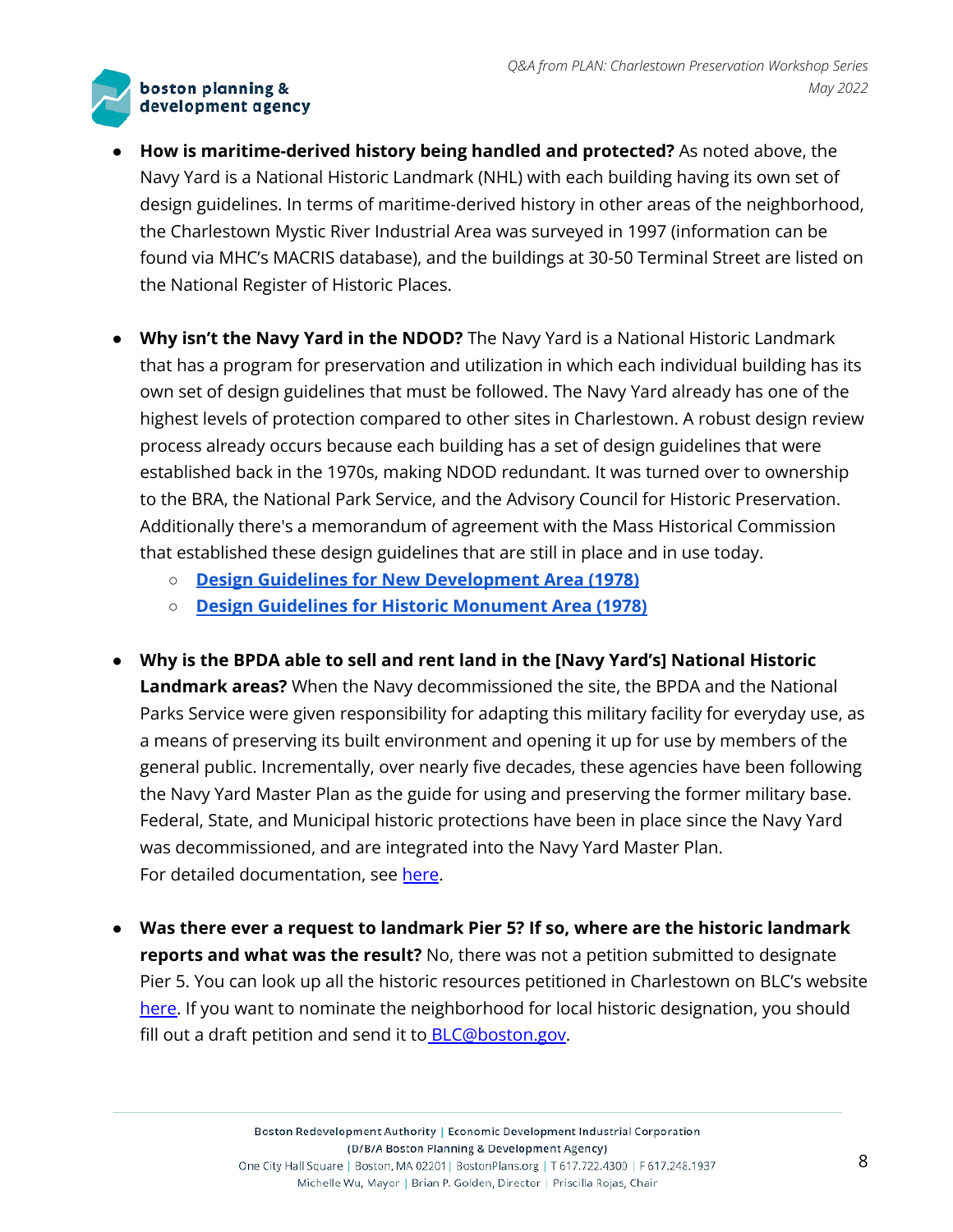- **● Who gave the BPDA the Authority to control the Navy Yard, and when did this take place? Can you share the documents that give the BPDA this power?** The Navy Yard was decommissioned on July 1, 1974 and a portion was subsequently conveyed by the General Services Administration (GSA) to the Boston Redevelopment Authority (BRA) in 1978. Four distinct parcels were ultimately identified in the disposition process: the National Historic Site (controlled by the National Park Service); the Historic Monument Area; the Public Park; and, the New Development Area. The design regulations that were implemented as conditions of the Navy Yard transfer to Boston are the following links:
	- **○ Design Guidelines for New [Development](http://www.bostonplans.org/neighborhoods/charlestown/navy-yard-master-plan-implementation/1978-design-guidelines-new-development-area-boston) Area (1978)**
	- **○ Design Guidelines for Historic [Monument](http://www.bostonplans.org/neighborhoods/charlestown/navy-yard-master-plan-implementation/1978-design-guidelines-historic-monument-area-bost) Area (1978)**

### **Other**

### Reviews/ Preservation tools

- **● How does the Parks Design Review Process work?** This process is overseen by the Boston Parks and Recreation Department and explained on their website: https://www.boston.gov/development-approval-near-public-parks-and-parkways.
- **● Can you protect things through legislation, or does it need to go through BLC?** Per Chapter 772, the enabling legislation that created the Boston Landmarks Commission (BLC), designated the BLC as the municipal preservation agency for Boston's historic buildings, places, and neighborhoods. You can read more about this [here.](https://www.cityofboston.gov/landmarks/about/)
- **● For a property owner who has successfully adhered to the Art 85 process, demo delay expired, and demo permit granted, would the BLC like to see a modern design while maintaining balance & scale of the street?** Once the Article 85 process has expired, the Boston Landmarks Commission (BLC) is not involved in further design review.

To better protect against the demolition of buildings, one avenue would be to reform the City's current demolition delay process. As with any city policy, you can advocate for this through your local city councilor or representative.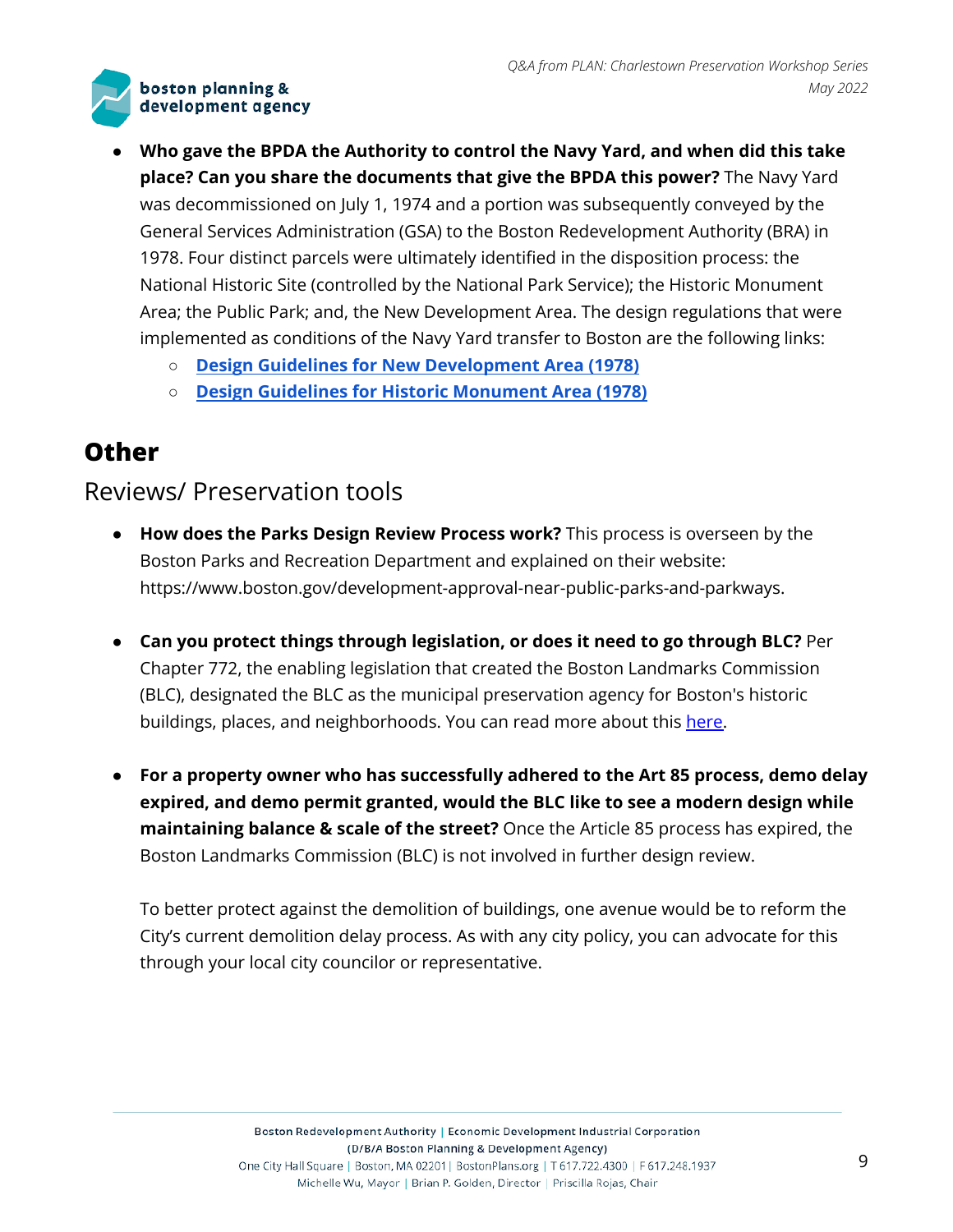**● Who does Climate Resilience planning in Charlestown?** Climate Ready Boston, and more specifically Coastal Resilient Solutions for Charlestown and East Boston address the neighborhood. The first report was released in 2017 and the second version of that report is currently being worked on right now with the environment department leading it and the BPDA supporting them. You can learn more about the ongoing Climate Ready Charlestown work on their [website](https://www.boston.gov/departments/environment/climate-ready-charlestown)**.**

### PLAN: Charlestown

- **● I am just curious about why there seems to be such a disconnect between what you are communicating and the community.** We're sorry to hear that members of the community feel this way. We encourage you to continue participating in the process. We appreciate your patience through this iterative process as we strive to accurately reflect the communities' priorities. We endeavor to incorporate a multitude of community perspectives, but acknowledge that there may also be disagreement between community members as well.
- **● Why is the BPDA continuing to approve projects when Charlestown has not even had its historic protection set forth?** The built environment is constantly evolving. Historic preservation protections are not meant to stop development altogether. They are intended to help guide change so that it is appropriate and contextual to the existing environment.

For example, the NDOD is a regulatory tool currently in place. Therefore, any proposed alterations that trigger that level of design review are considered when reviewing a proposal. Any property owner can choose to propose alterations to their property at any time.

**● Why are Bunker Hill Housing and the Navy Yard excluded from Plan: Charlestown?** The geographic scope of PLAN: Charlestown is the entire neighborhood of Charlestown, including Bunker Hill Housing and the Navy Yard. Because Bunker Hill Housing recently completed a five-year public review process, PLAN: Charlestown does not seek to re-create this process. While the Navy Yard is an integral part of the neighborhood, PLAN: Charlestown focuses on other parts of the neighborhood with fewer planning guidelines in place. See the Navy Yard [Master](http://www.bostonplans.org/neighborhoods/charlestown/navy-yard-master-plan-implementation) Plan for the current planning context.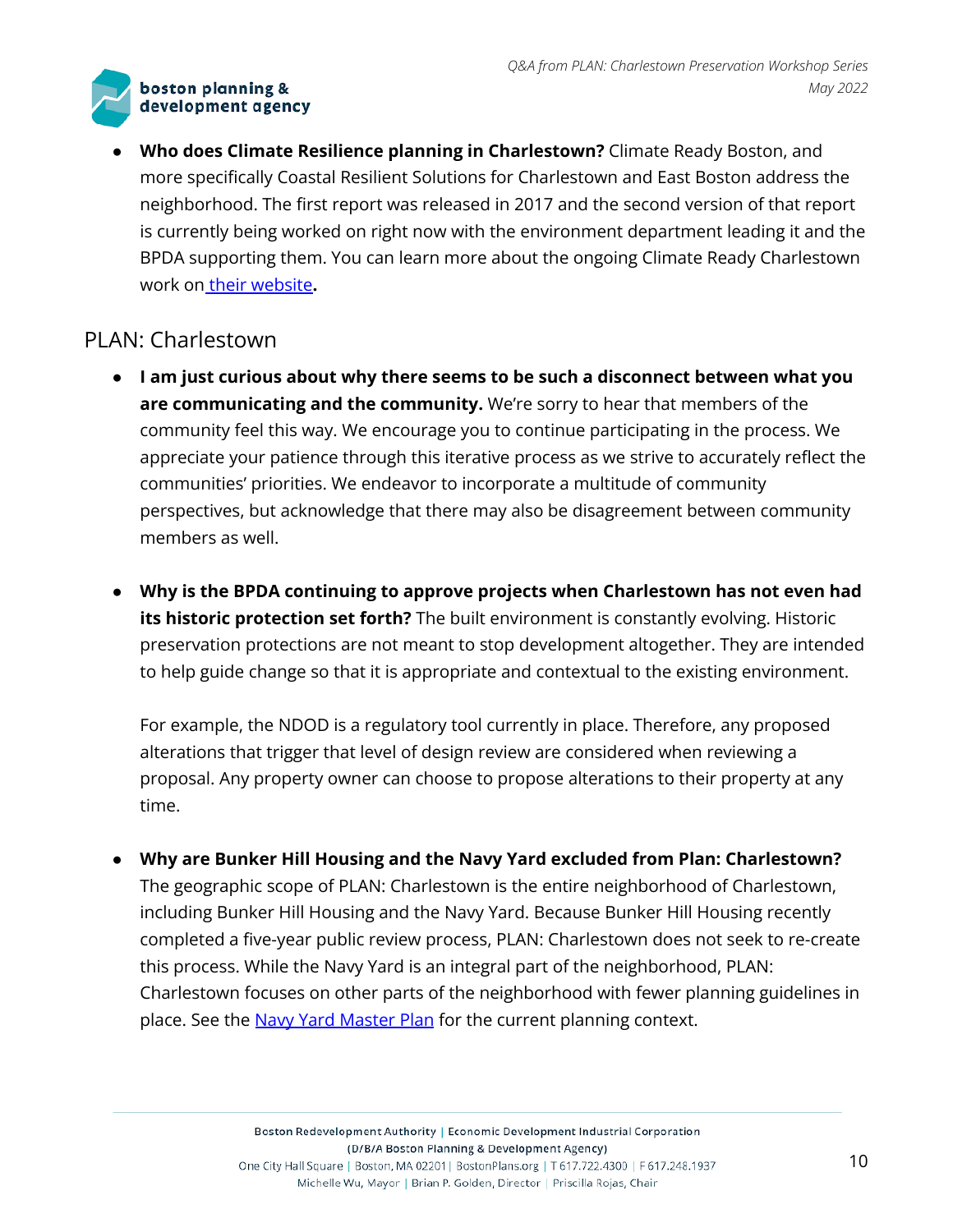

### Development Projects

- **What is the Carbon footprint at Bunker Hill Housing Development?** Based on the energy analysis the BPDA's Smart Utilities Team received, the project has very low operational energy use <20 kBtu/sf/yr which is very good for a project of this scale. That number also corresponds to low operational carbon emissions which is also part of the Passive House certification requirements Bunker Hill Housing Development is targeting.
- **● Why have the Bunker Hill Housing buildings never undergone a land use study or inventoried for historical significance?** The Bunker Hill Housing development underwent a comprehensive community process and review by City staff. Boston Housing Authority should have additional information regarding a land use study. Massachusetts Historical Commission (MHC) should have additional information on the current historic inventory status. Projects that have federal or state funding, licensing, or permitting, like the Bunker Hill Housing development, have to submit a project notification to MHC who then reviews the project. Boston Landmarks Commission (BLC) will be able to speak to whether or not the project underwent Article 85 Demolition Delay.
- **● Pier 5 is available as a park. What would that process look like financially?** This question was also addressed in the November 2021 update on the Pier 5 RFP which is available online [here](http://www.bostonplans.org/getattachment/08d651c5-92c4-49e9-b856-85bf7432512e). Copied below is the response:

*"Throughout the past several months, the BPDA has received significant advocacy for the construction of a public park to replace Pier 5. The BPDA is highly supportive of public open space along the water's edge and ensuring access to the harbor. In fact, current State regulations for development on Pier 5 require a minimum of 51 percent public open space at the property and the inclusion of public facilities on the first floor of any built structures.*

*At this time neither the BPDA nor the City of Boston have plans to spend public funds to finance a park at Pier 5. However, the BPDA would enthusiastically support increased open space and/or park creation at Pier 5 through philanthropic or private financing. Should such a proposal emerge, the BPDA would be willing to accept an asking price of \$0 for the property if this was economically necessary to support additional public open space or other exceptional public benefits on Pier 5.*